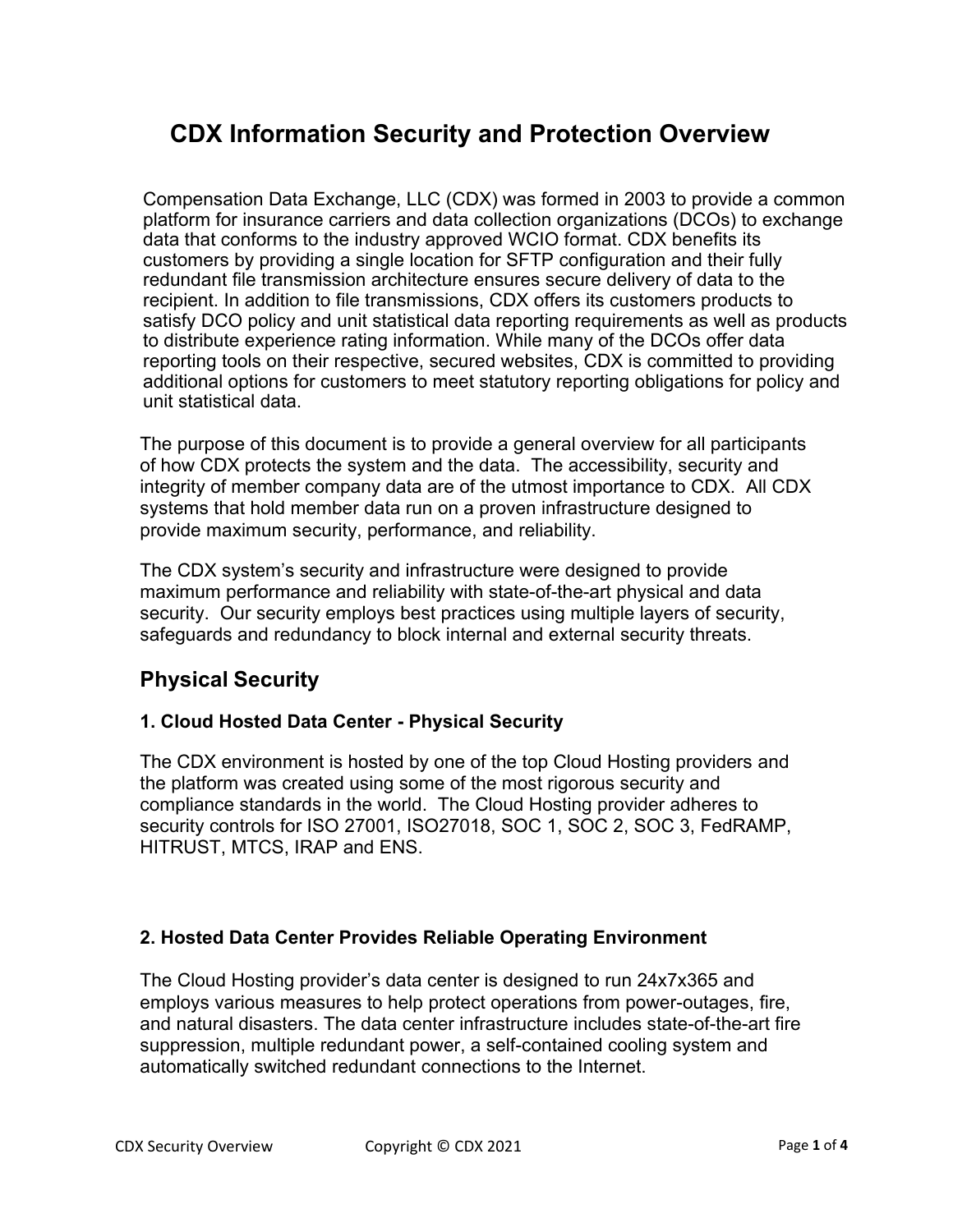# **Network Access and System Integrity**

#### **3. Hosted Data Center Provides State-of-the-Art Network Security**

The cloud hosting provider's data center employs state-of-the-art network access management and contains extensive multi-layered protections. The network perimeter is monitored on a 24x7x365 basis by experienced information security professionals. An alerting system is in place to ensure quick and active responses to any perceived threat to network security.

#### **4. Cloud Hosting Provider Incident Response and Management**

The Cloud Hosting provider has a global incident response service that works every day to mitigate the effects of attacks and malicious activity. The incident response team follows an established set of procedures for incident management, communication and recovery.

#### **4. CDX Uses Managed Firewalls**

The CDX system utilizes managed firewalls that continuously monitor and proactively block worms, hackers, and other threats.

#### **5. CDX has active intrusion prevention systems (IPS) and Intrusion detection systems (IDS).**

A CDX security team and escalation process are in place to handle any severe issues that may occur.

#### **6. CDX Systems are Proactively Patched and Upgraded**

CDX monitors, evaluates, tests and applies security patches, fixes, updates and upgrades to the CDX systems, shortly after release by the software vendor.

#### **7. CDX Systems are Periodically Audited**

CDX hires external security experts to conduct periodic security audits and penetration tests.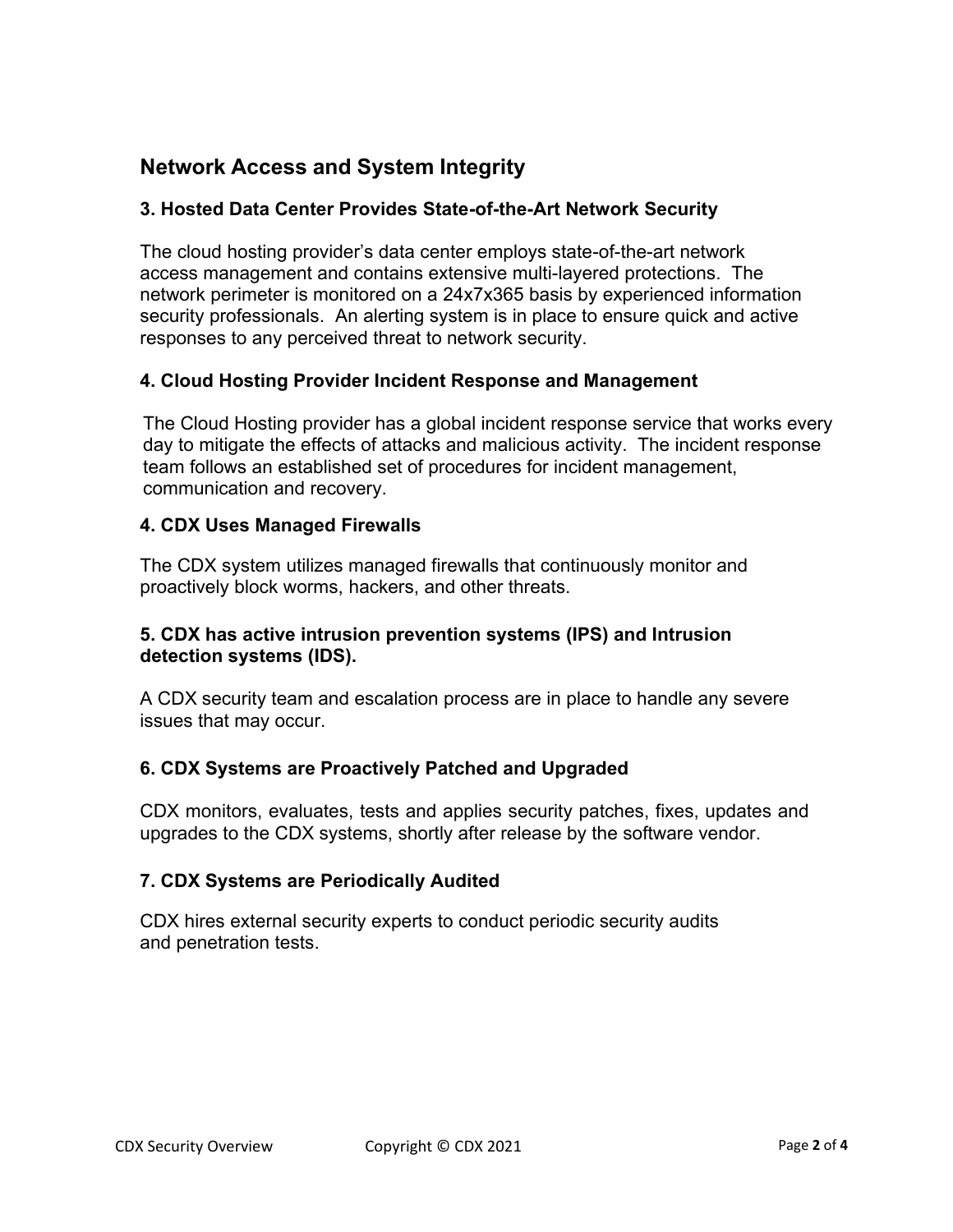# **Backup and Recovery**

### **8. CDX Data and Software is frequently Backed-Up**

The CDX system follows industry standard best practices regarding data backup and data replication to assure system recovery in the event of a data loss.

## **9. CDX Maintains a Disaster Recovery Facility**

CDX has implemented a comprehensive Disaster Recovery plan to protect data and to provide critical access and business continuity to our applications in the event of a disaster. The Disaster Recovery plan enables CDX to quickly reestablish operations at a secondary site if a disaster destroys or renders the primary site inoperable. CDX's secondary site resides in a different geographical region, the configuration provides for immediate connectivity and the architecture ensures CDX can meet Recovery Time Objectives and Recovery Point Objectives.

The CDX Disaster Recovery plan clearly describes roles of responsibility and chain of communication among all involved. The plan also incorporates guidelines and procedures to ensure timely action and quick response in the unlikely event of a disaster.

CDX conducts disaster recovery tests annually. Results are documented and the Disaster Recovery plan is updated to address any issues found.

# **Applications Security**

### **10. CDX Users Can Only Access Associated Data**

The CDX system requires that the Data Collection Organizations (DCOs) approve the carrier prior to carrier users obtaining accounts to access the system. Various access levels of User accounts exist within CDX, assuring that DCO and Carrier Users can only see data with which they are associated.

### **11. CDX Virus-scans All Transferred Data**

All CDX servers operate with the latest versions of anti-malware software applications. This software is updated immediately when new threats are found.

#### **12. CDX User Passwords Are Secure**

CDX assigns privileges via passwords and adheres to the principle of least privileges. Strong passwords, failed attempts and expirations are enforced by system rules.